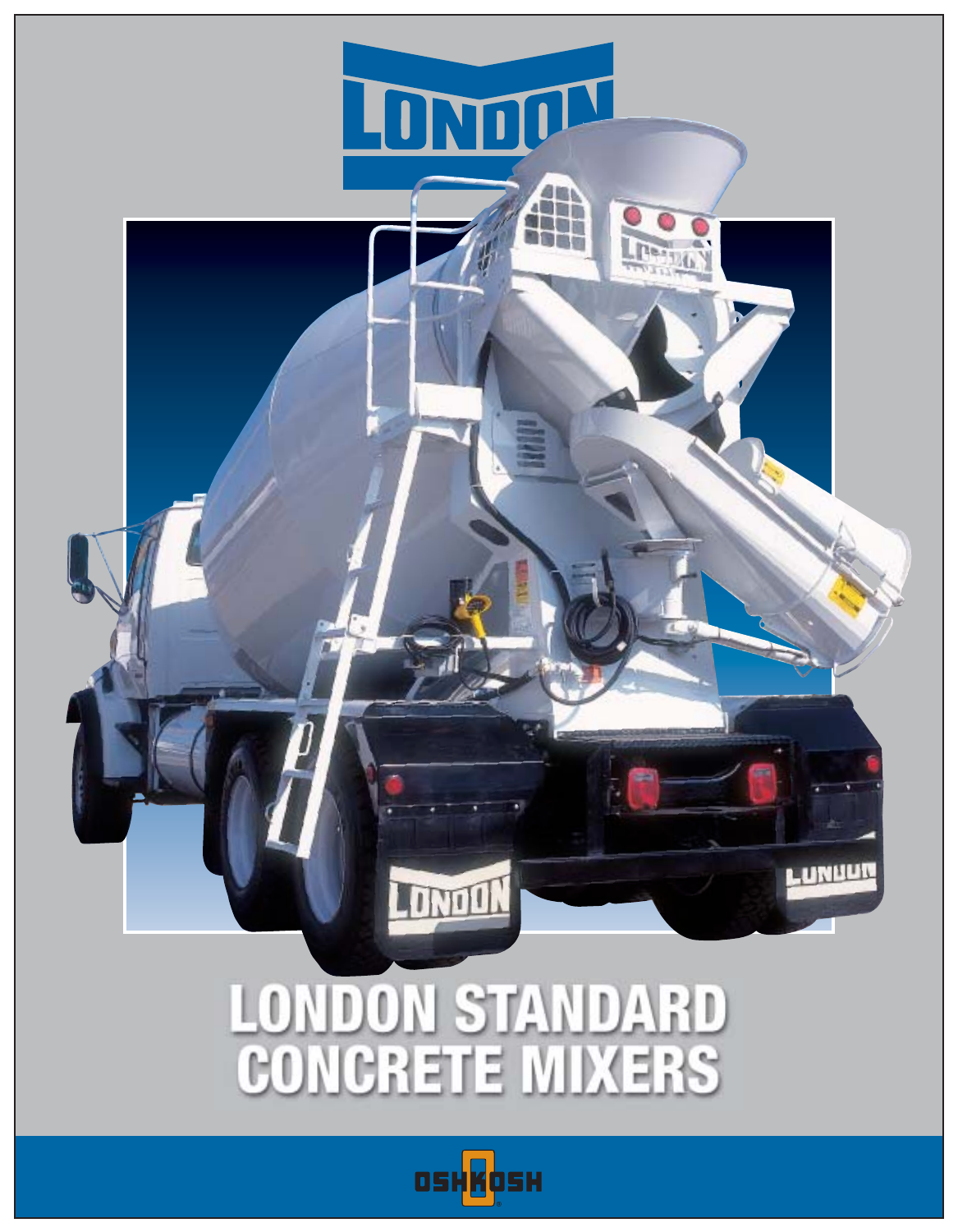## LONDON STANDARD<br>CONCRETE MIXERS...<br>FEATURE EQUIPPED FOR PERFORM Ţ H



*Eaton heavy duty series hydrostatics provide high torque capability for efficient loading, mixing and discharge of low slump concrete. An "A pad" pump provides reliable power for the main chute.* 



*The mixer drum is driven by a ZF PK7500 planetary direct drive gearbox providing over 53,000 ft.lbs. of torque. A 15 gallon oil tank is incorporated into the front pedestal.* 



*The standard lighting system utilizes Trucklite sealed lights, junction box and harness. Optional dual tail lites shown.*



UN

*Chute cradles are available for side mount, fender mount or vertical storage.*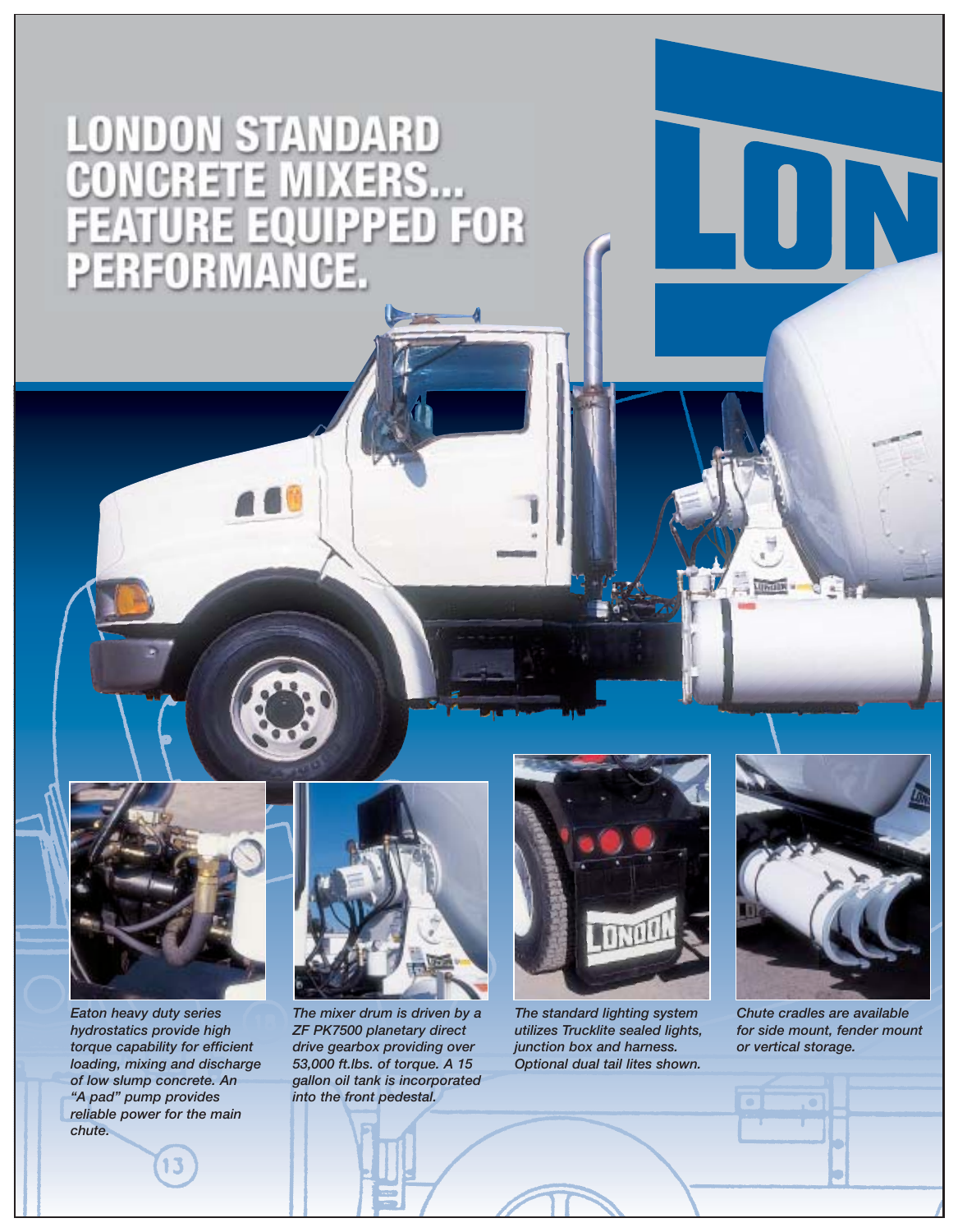



## **Quality, Integrity, Service and Innovation**

**These form the foundation of the London commitment to product performance.**

**As an industry leader for over 100 years - London has provided expertise in manufacturing the finest, most durable concrete mixers worldwide.**

*available in steel and aluminum. Light weight poly fenders are also available. Mid-ship combination signal/clearance lights are standard.*

*disconnect cable incorporates control for mix /discharge, engine throttle as well as optional air chute lock, chute lift, air lift hopper and drum pause/resume.*